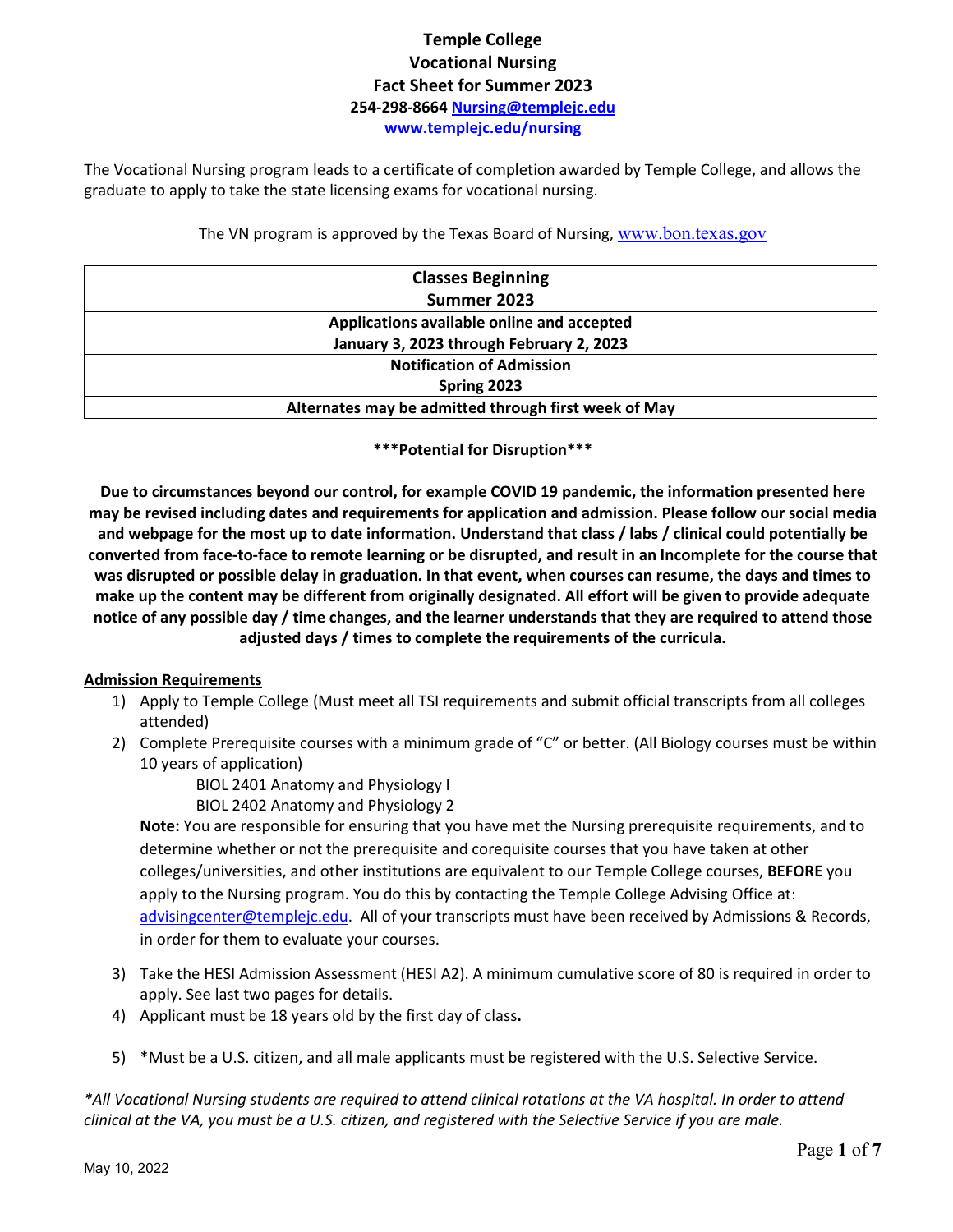6) Submit the completed VN Application Packet which can be printed from the VN website: <https://www.templejc.edu/programs/health-professions/nursing/vocational-nursing/> You will see additional application instructions there as well.

Application Packet includes the following items that must be submitted together by the above deadline:

- a. Completed Application
- b. HESI A2 results (see last two pages for more HESI information)
- c. Official sealed transcripts only from colleges that contain: nursing prerequisites, and/or any nursing courses.
- d. Proof of a **complete Hepatitis B series**, or a positive titer showing immunity to the disease. There are 3 shot series or 2 shot series; be sure you know which one you are doing so that you know if your series is complete or not.

7) Completed application packets can be submitted in-person, or mailed to: Temple College Nursing Department 2600 S. 1st St. Temple, TX 76504

# **The application will only be available during the application open dates. Incomplete applications will not be accepted!**

## **Conditional Admission Requirements**

Applicants will be notified by email of whether or not they are conditionally accepted into the program. **If conditionally accepted into the program**, you will receive instructions on completing the following requirements, do not submit any of these items with your application.

- 1) An acknowledgment that you are able to meet the Core Performance Standards for Nursing will be required.
- 2) Immunizations required by our clinical partners (these must be kept current throughout the program):
	- $\triangleright$  Current Tetanus (Td or Tdap) less than 10 years old
	- $\geq$  2 measles shots (or positive titer)
	- $\geq 1$  mumps shot (or positive titer)
	- $\geq 1$  rubella shot (or positive titer)
	- 2 Varicella shots (or positive titer) OR "history of disease on letterhead reported by physician
	- COVID-19 A documented series of two vaccinations (Pfizer or Moderna) or one vaccination (Johnson & Johnson) will be required. A booster shot is not required at this time but is highly recommended.
	- $\triangleright$  Flu Shot You will be required to get the Flu shot each year. Once you are accepted into the program you will be given instructions on when to get your yearly flu shot.
	- $\triangleright$  Tuberculosis (TB) Screening– Must have been done within one year of classes starting, and no older.
- 3) A **drug screen** also will be required. (Specific instructions will be given).
- 4) A satisfactory **background check** (specific instructions will be given). The Texas Board of Nursing will conduct the background check. **The student must be cleared by the Board of Nursing before being allowed to register for nursing courses.** Failure to be cleared by the Board of Nursing by the designated date will prevent admission. Any healthcare facility associated with Temple College may also require background checks. It may be necessary to deny admission or dismiss students from a program if they are barred from practicing at any healthcare facility.
- **5)** Written documentation of successful completion of an **American Heart Association CPR course** designed for health care providers (e.g., **Basic Cardiac Life Support for Health Care Providers.**) Online only CPR courses are not acceptable; all courses must include a hands-on skill portion.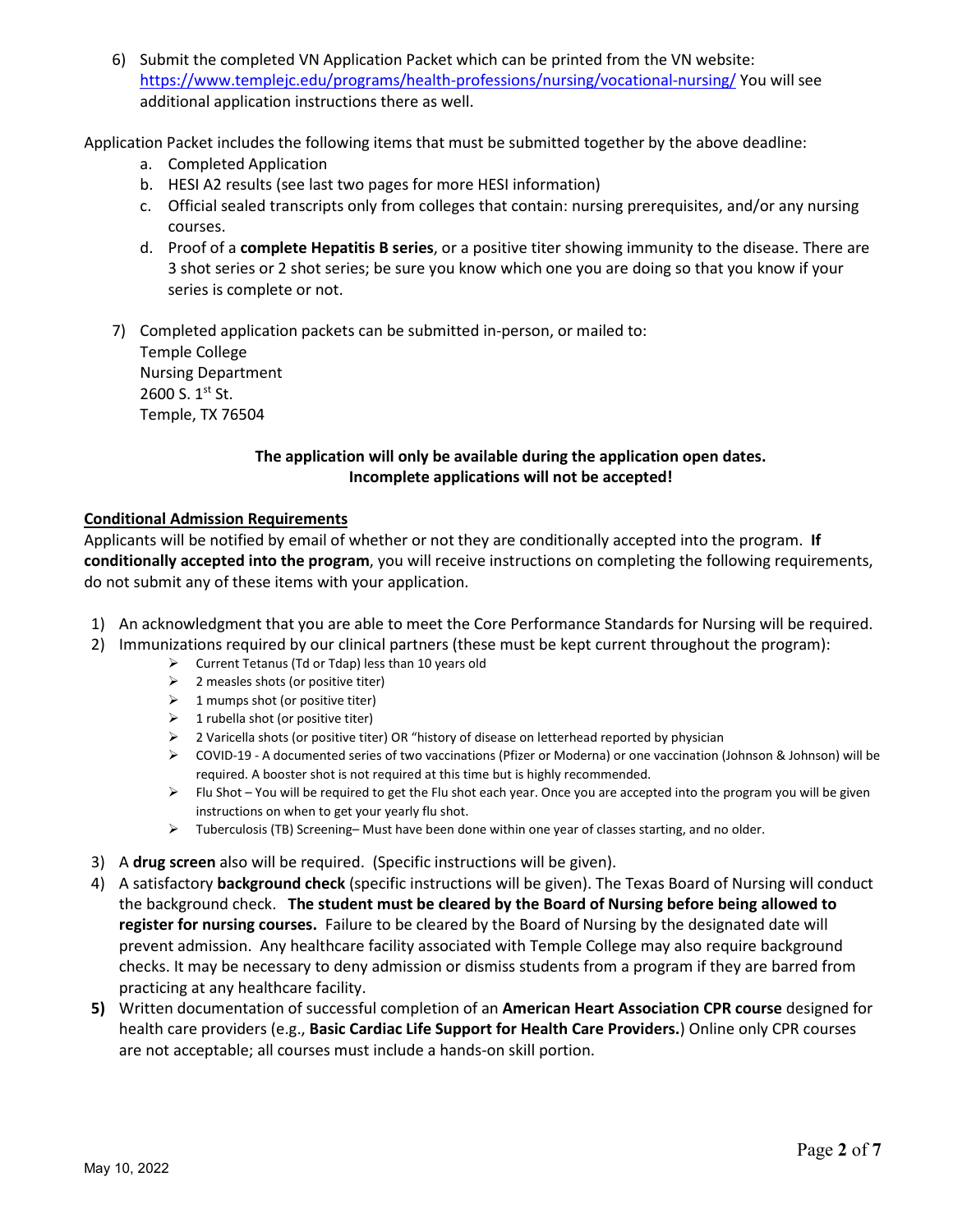**Students seeking admission to the VN program are evaluated on the basis of the following criteria, with maximum point totals awarded as indicated:**

| Points*       | <b>HESI A2</b><br><b>Cumulative Score</b> | Highest grade in<br>either A&P 1 or<br><b>A&amp;P2</b> | Completed<br>CNA/CMA at<br><b>Temple College</b><br><b>Service Area</b><br>Resident** |
|---------------|-------------------------------------------|--------------------------------------------------------|---------------------------------------------------------------------------------------|
|               | 80-83                                     | В                                                      | Yes                                                                                   |
| $\mathcal{P}$ | 84-87                                     | Α                                                      |                                                                                       |
| 3             | 88-90                                     |                                                        |                                                                                       |
| 4             | 91-93                                     |                                                        |                                                                                       |
| 5             | 94-96                                     |                                                        |                                                                                       |
| 6             | 97-100                                    |                                                        |                                                                                       |

- \*Any one nursing course failure within the last 10 years in any program (RN or VN) will result in a deduction of an admission point.
- If there is a nursing course failure in any program (RN or VN) during the two years prior to admission, the applicant will receive one admission only to the Temple College VN Program.
- The applicant is ineligible for admission/readmission if there are two or more nursing course failures in any VN program during the two years prior to admission.
- **A nursing course failure is any grade lower than a "C"**
- \*\*We use the address that you have on file with Temple College Admissions & Records to determine if you are in the Temple College Service Area (even if it differs from the address you put on your Nursing application). Make sure to keep your address wit TC up to date.

**VN Program Estimated Expenses** (Refer to TC website for most current fees)

|                                            | In-district | *Out-of-district |
|--------------------------------------------|-------------|------------------|
| <b>Tuition &amp; General Fees</b>          | \$7,258     | \$10,548         |
| Malpractice Insurance                      | 25          | 25               |
| <b>Textbooks (Nursing Only)</b>            | \$1500      | \$1500           |
| Uniforms & Nurse Pack                      | 300         | \$ 300           |
| <b>Testing/Simulation Fees</b>             | \$392       | \$392            |
| NCLEX-PN Exam Fee                          | \$300       | \$300            |
| Misc. expenses (CPR, supplies, pin,        |             |                  |
| immunizations, Texas Board of Nursing      |             |                  |
| background check, CastleBranch document    |             |                  |
| management and drug screen)                | 800         | \$ 800           |
| <b>TOTALS</b>                              | \$10,575    | \$13,865         |
| * For out-of-state tuition, see TC Catalog |             |                  |

## **Financial Aid**

Financial Aid is available for qualified VN students. Contact the Financial Aid office at (254) 298-8321. Temple College Foundation offers scholarships for nursing students. Submit scholarship applications to the TC Foundation prior to April each year a[t https://www.tcfound.org](https://www.tcfound.org/)

## **Licensure**

All students seeking licensure as a registered nurse must pass the NCLEX-RN administered by the Texas Board of Nursing. The Board may delay or refuse to admit persons to their examination or refuse to issue a license or certificate of registration for any of the following reasons:

## **To check your eligibility for obtaining or renewing your license, please review the following questions:**

1. Have you ever had any disciplinary action on a nursing license or a privilege to practice in any state, country, or province?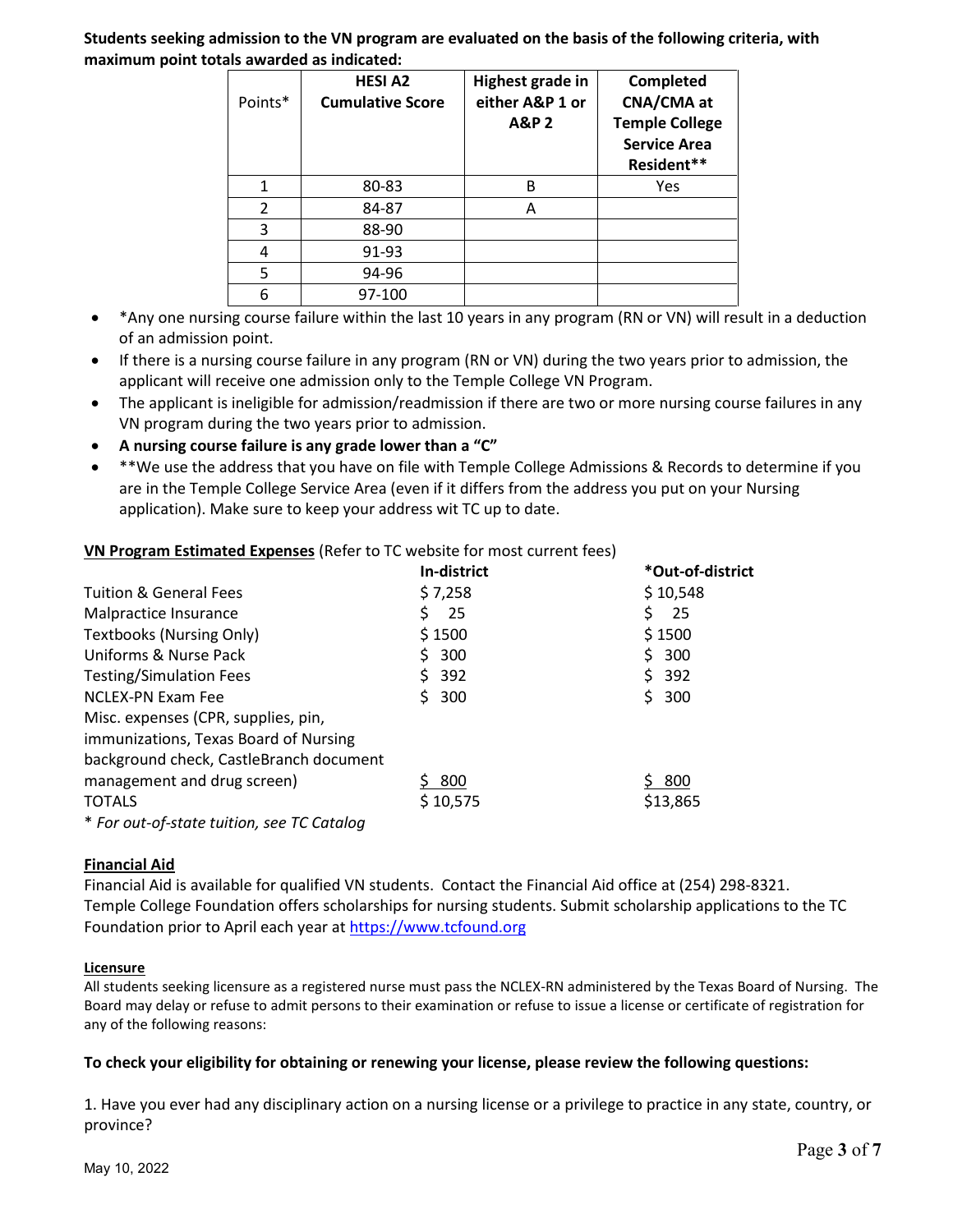2. Do you have an investigation or complaint pending on a nursing license or a privilege to practice in any state, country, or province?

3. Have you, in the last 5 years\*, been addicted to and/or treated for the use of alcohol or any other drug? 4. For any criminal offense\*, including those pending appeal, have you:

(You may only exclude Class C misdemeanor traffic violations or offenses previously disclosed to the Texas Board of Nursing on an initial or renewal application.)

- $\triangleright$  been arrested and have a pending criminal charge?
- $\triangleright$  been convicted of a misdemeanor?
- $\triangleright$  been convicted of a felony?
- $\triangleright$  pled nolo contendre, no contest, or guilty?
- $\triangleright$  received deferred adjudication?
- $\triangleright$  been placed on community supervision or court-ordered probation, whether or not adjudicated guilty?
- $\triangleright$  been sentenced to serve jail, prison time, or court-ordered confinement?
- $\triangleright$  been granted pre-trial diversion?
- $\triangleright$  been cited or charged with any violation of the law?
- $\triangleright$  been subject of a court-martial; Article 15 violation; or received any form of military
- $\geq$  judgment/punishment/action?

**NOTE: Expunged and Sealed Offenses:** While expunged or sealed offense, arrests, tickets, or citations need not be disclosed, it is your responsibility to ensure the offense, arrest, ticket or citation has, in fact, been expunged or sealed. It is recommended that you submit a copy of the Court Order expunging or sealing the record in question to our office with your application. Non-disclosure of relevant offenses raises questions related to truthfulness and character. (See 22 TAC §213.27)

**NOTE: Orders of Non-Disclosure:** Pursuant to Tex. Gov't Code § 552.142(b), if you have criminal matters that are the subject of an order of non- disclosure you are not required to reveal those criminal matters. However, a criminal matter that is the subject of an order of non-disclosure may become a character and fitness issue. Pursuant to Gov't Code chapter 411, the Texas Nursing Board is entitled to access criminal history record information that is the subject of an order of non-disclosure. If the Board discovers a criminal matter that is the subject of an order of non-disclosure, even if you properly did not reveal that matter, the Board may require you to provide information about any conduct that raises issues of character and fitness.

5. Have you ever had any licensing (other than a nursing license) or regulatory authority in any state, jurisdiction, country, or province revoked, annulled, cancelled, accepted surrender of, suspended, placed on probation, refused to renew or otherwise discipline any other professional or occupational license, certificate, nurse aide registration or multistate privilege to practice that you held?

6. Are you currently suffering from any condition for which you are not being appropriately treated that impairs your judgment or that would otherwise adversely affect your ability to practice nursing in a competent, ethical, and professional manner?

7. \*Are you currently the target or subject of a grand jury or governmental agency investigation?

8. \*Are you currently a participant in an alternative to discipline, diversion, or a peer assistance program? (This includes all confidential programs)

**NOTE:** Any positive response will remain confidential and not subject to public disclosure unless required by law. 9. Have you ever been granted the authority to practice nursing in any country, state, province, or territory? **NOTE:** This does not apply to any nursing license(s) issued by another US state or territory, excluding Puerto Rico. If you were licensed in Puerto Rico, you should be answering yes.

# **CONTINUE TO THE NEXT PAGE**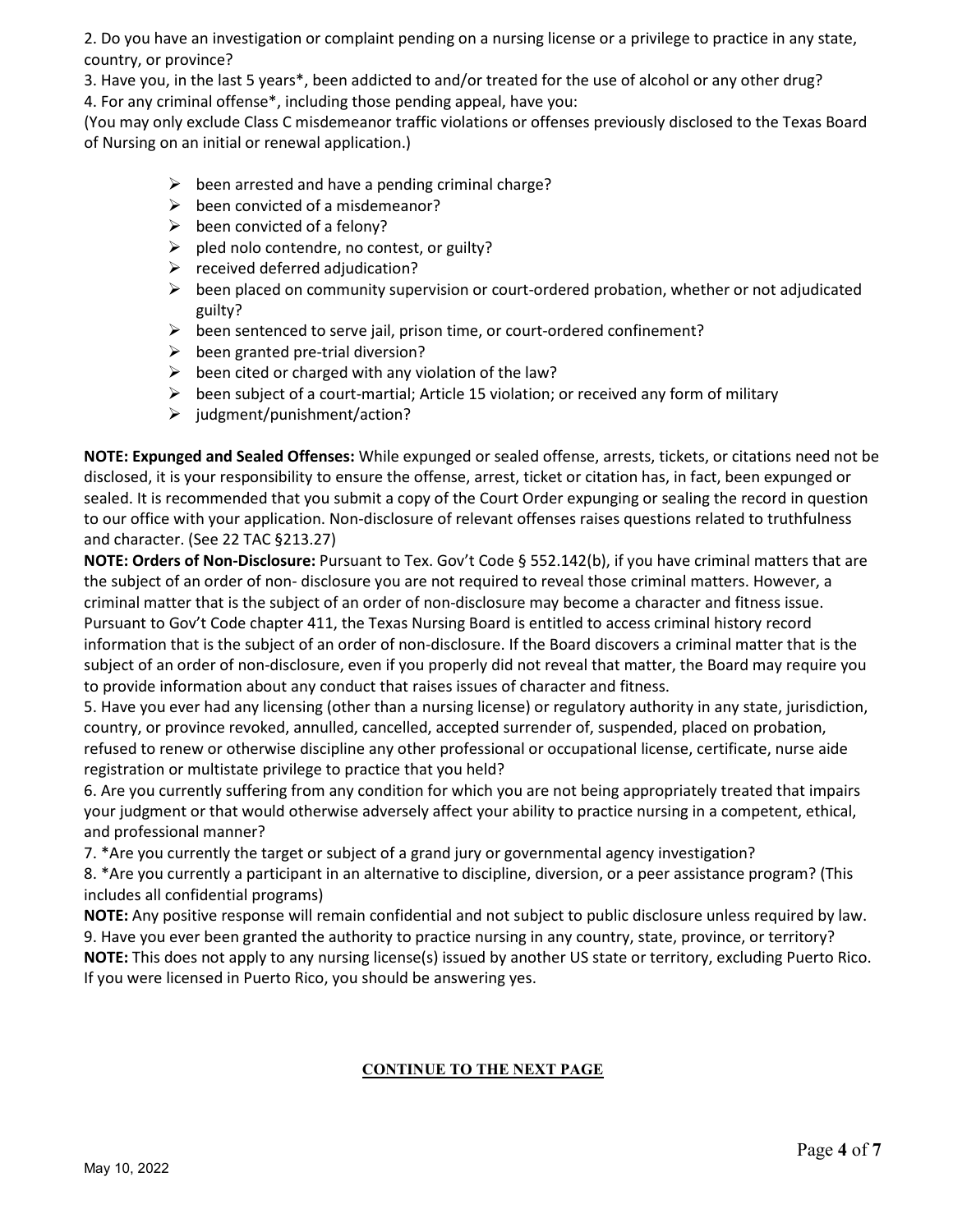# **Curriculum:**

*Students are expected to have basic keyboarding & computer literacy skills.*

### **Prerequisites**

| *BIOL 2401 | Human Anatomy & Physiology I  |
|------------|-------------------------------|
| *BIOL 2402 | Human Anatomy & Physiology II |

### **Summer Semester**

- VNSG 1201 Mental Health & Mental Illness
- VNSG 1204 Foundations of Nursing Practice
- VNSG 1260 Clinical-LVN Training I
- VNSG 1423 Basic Nursing Skills

## **Fall Semester**

| <b>VNSG 1230</b> | <b>Maternal-Neonatal Nursing</b> |
|------------------|----------------------------------|
| <b>VNSG 1331</b> | Pharmacology                     |
| <b>VNSG 2331</b> | <b>Advanced Nursing Skills</b>   |
| <b>VNSG 1409</b> | Nursing in Health & Illness II   |
| <b>VNSG 1460</b> | <b>Clinical-LVN Training II</b>  |

### **Spring Semester**

| <b>VNSG 1119</b> | Leadership and Professional Development |
|------------------|-----------------------------------------|
| <b>VNSG 1234</b> | Pediatrics                              |
| <b>VNSG 2461</b> | <b>Clinical-LVN Training III</b>        |
| <b>VNSG 2510</b> | Nursing in Health & Illness III         |

\*Biology courses must be taken within 10 years of acceptance into the program. Official transcripts for all courses must be on file in the Admissions and Records office and the VN Department.

**Students must be TSI complete to apply. Students must pass the theory and clinical components of the curriculum to progress in the program. A grade of C or better (≥75)** must be earned in all course work to receive a certificate of completion in vocational nursing. After receiving the certificate of completion to the VN program the student is eligible to apply for the state board exam (NCLEX-PN). Students who successfully pass this exam enter the workforce as Licensed Vocational Nurses.

## **Time Commitment**

- **Clinical courses** require contact hours generally in a range of one 12-hour shift per week but may vary. Clinical courses may include day, evening, and weekend hours.
- **Mandatory Orientations** are required prior to beginning the program and prior to going to clinical facilities. These are outside of regular class hours.

## **Transfer Students**

Transfer applicants who have been successful in a nursing school will be considered for admission on a space available basis. Transfer students must meet all Nursing Program requirements for admission. Students who have been dismissed from a nursing program for unsafe or unprofessional conduct will be required to provide information regarding the circumstances and be subject to a review to determine eligibility to be enrolled. All nursing courses must be completed within two years of expected graduation date. Any coursework outside of this time frame will not be accepted for transfer. The student will be required to re-enroll in those courses.

*Temple College is committed to nondiscrimination practices based upon race, gender, gender identity and expression, disability, age, religion, national origin, genetic information, or veteran status.* **HESI A2 Admission Assessment**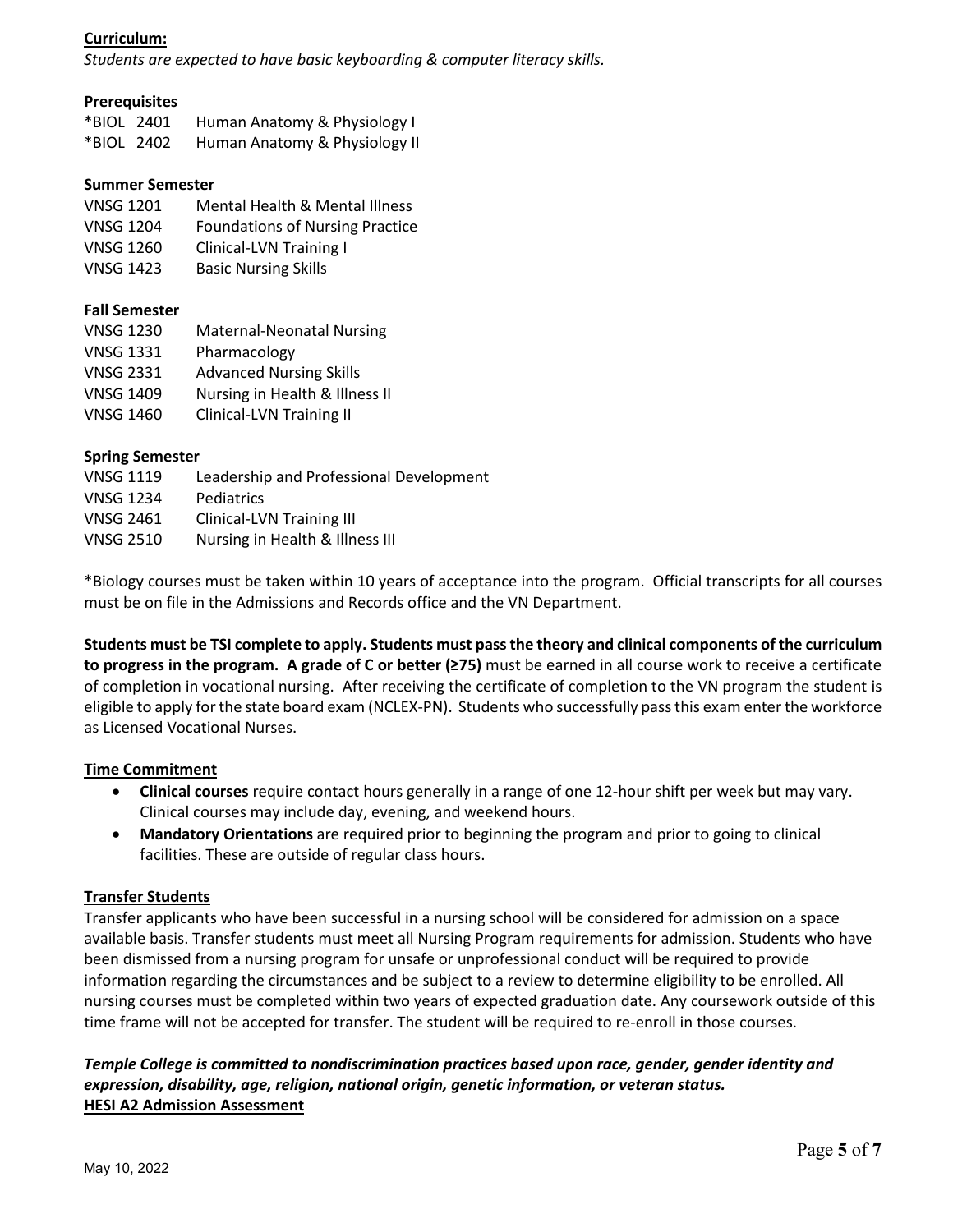The **HESI Admission Assessment (A2)** is designed to assess the academic and personal readiness of prospective students for higher education. It is particularly well-suited for prospective students in the health science fields, though it is applicable for basic skills for all potential students. The A2 consists of 9 different exams; however, the Temple College Nursing Department only requires students to take 5 of the assessments:

- 1. **Vocabulary & General Knowledge** (50 questions, 50 minutes multiple choice) The vocabulary assessment is designed to assess vocabulary skills, general knowledge, and critical thinking skills as a means of determining the student's ability to succeed in a nursing education program.
- 2. **Mathematics (**50 questions, 50 minutes multiple choice & fill-in-the blank) The math assessment indicates a student's basic math skills at the eighth and ninth grade levels. The math assessment covers basic math skills – whole numbers, decimals, fractions, and percentages. Also covered are additional skills such as household measures, the metric system, military time, temperature conversions, Roman numerals, and one-and-two-step problems.
- 3. **Reading Comprehension** (47 questions, 60 minutes multiple choice) The reading comprehension assessment indicates basic reading and comprehension skills at the eighth and ninth grade reading levels. The reading selections that are used often relate to medical scenarios, or include commonly used concepts in health sciences. For example, a vocabulary term tested might include "ominous." This is a standard English word, but is used frequently in nursing situations when referring to a patient condition, so it is important that students understand these types of words in order to be successful in reading their nursing textbooks.
- 4. **Personality Profile \***

The personality profile assessment uses concepts related to introversion and extroversion to classify the student's personality style.

5. **Learning Style \*** 

The learning style assessment assesses the preferred learning style of the applicant and offers test-taking and study tips suited to the learning style.

\* Your faculty may refer to these personality/learning sections in order to assist you while you are in the program. The Learning Style Inventory and Personality Profile categories are not graded and are not reflected in your cumulative score.

# **HESI Requirements & Frequently Asked Questions**

## **Where do I take the exam?**

You are required to take the exam through the Temple College Testing Center. You will have the option of taking it in person or remotely through Proctor U. For more information on these options, and to schedule your exam, contact the TC Testing Center at: [testingcenter@templejc.edu](mailto:testingcenter@templejc.edu) . You can take your exam at either the Temple or Hutto campus. A photo ID is required to test.

## **When can I take the exam?**

You can take the exam any time the Temple College Testing Center is open and available. There is no specific timeframe for you to take the HESI exam, as long as it is submitted within the nursing application window.